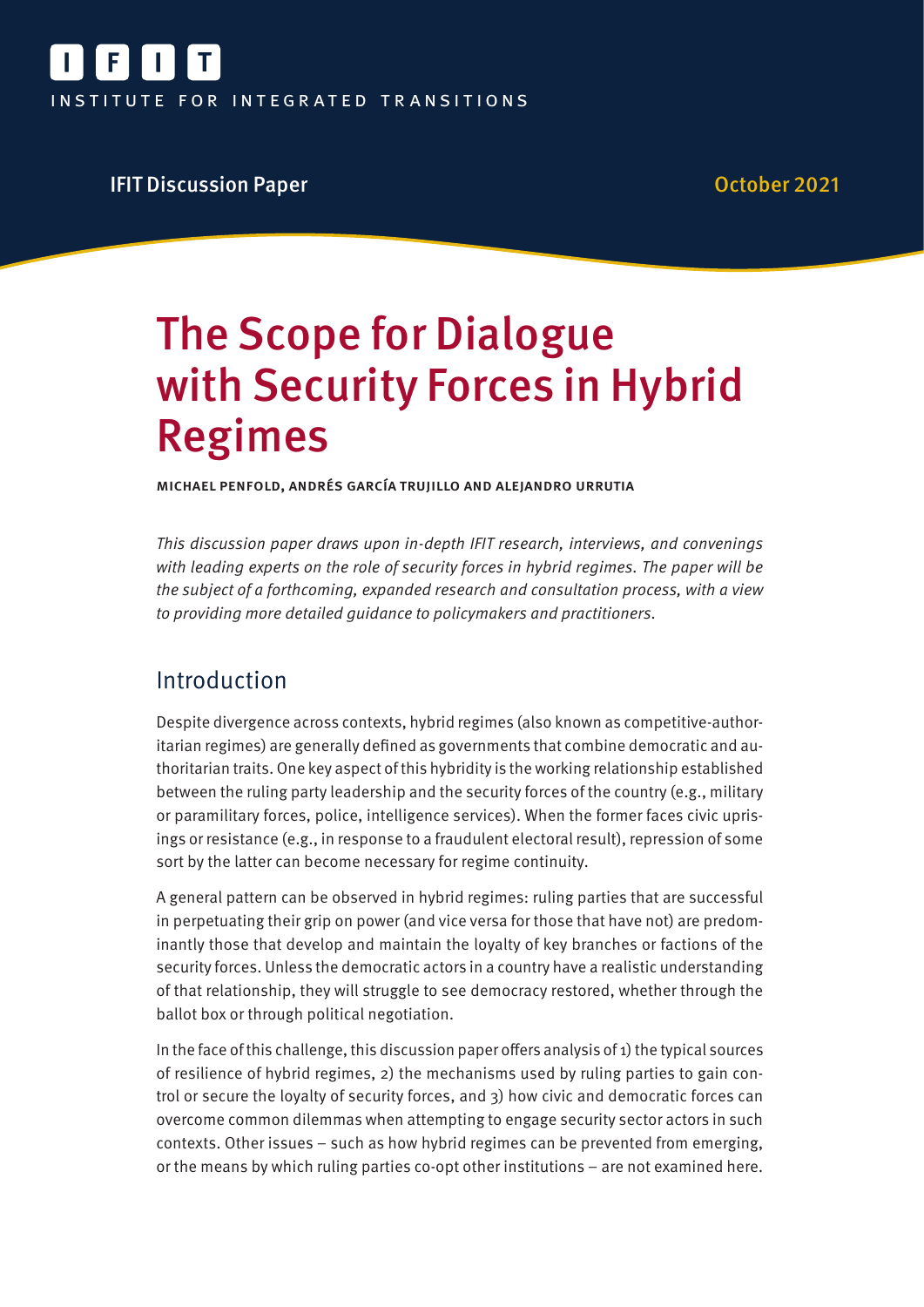Also, while it is understood that there are hybrid regimes in which the ruling party is not the dominant player in the relationship (e.g., places such as Pakistan where security forces play the dominant role, or such as Egypt where there is more of a fusion between them), much of the analysis of this paper is nevertheless applicable.

### Sources of Resilience of Hybrid Regimes

Hybrid regimes are flexible by definition and design. They can quickly transform from what appears to be a democratic phase with competitive elections and some political openness, to a phase that is more politically restrictive and repressive – and then back again. Indeed, it is precisely this plasticity that undergirds hybrid regimes, allowing them to pivot away from or toward coercion as and when needed to retain power.

Co-optation of key institutions (e.g., courts, media) and the use of legal mechanisms to fracture opposition parties are common strategies deployed to influence elections and remain in power without the need to resort to coercion (e.g., [Kenya under president](https://www.jstor.org/stable/4187218) [Moi](https://www.jstor.org/stable/4187218)). But they are not enough. To endure, a ruling party in a hybrid regime must also achieve wide-reaching institutional control of the security forces. This ensures that civic uprisings can be repressed (e.g., [Bahrain 2011 and Iran 2009](https://www.files.ethz.ch/isn/141539/SSR_PAPER2_Binder.pdf)) and electoral frauds can be enforced (e.g., [Belarus 2021](https://www.bbc.com/news/world-europe-54846049)). By contrast, without such control, the security forces can become a constant threat to repel or boycott the ruling party's efforts to dismantle checks and balances or overturn electoral results.

Yet, the degree to which a ruling party in a hybrid regime can successfully alternate between authoritarian, semi-authoritarian, or democratic traits and tactics depends significantly upon the degree to which security forces are politically co-opted in reality, but institutionally independent in appearance. This process is usually gradual rather than sudden, and is never fully complete, as factions within the security forces may resist the attempt or seek pre-emptively to overthrow the ruling party and govern on an interim basis until new elections can take place (e.g., [Mali 2012](https://www.diis.dk/en/node/24193) and [2021](https://theconversation.com/inside-malis-coup-within-a-coup-161621)). External factors such as civic uprisings, corruption scandals, and economic instability (which may affect the legitimacy of the ruling party) may provide opportunities for security forces to take on a more dominant role (e.g., [Algeria in the years after the 1988 riots](https://www.cairn-int.info/dossiers-2020-1-page-1.htm)).

#### FIGURE 1: PLASTICITY OF HYBRID REGIMES

**More authoritarian** Regime continuity depends mainly on repression by security forces

**More democratic** Regime continuity can be achieved mainly through elections

**Semi-Authoritarian** A mix of authoritarian tactics and democratic practices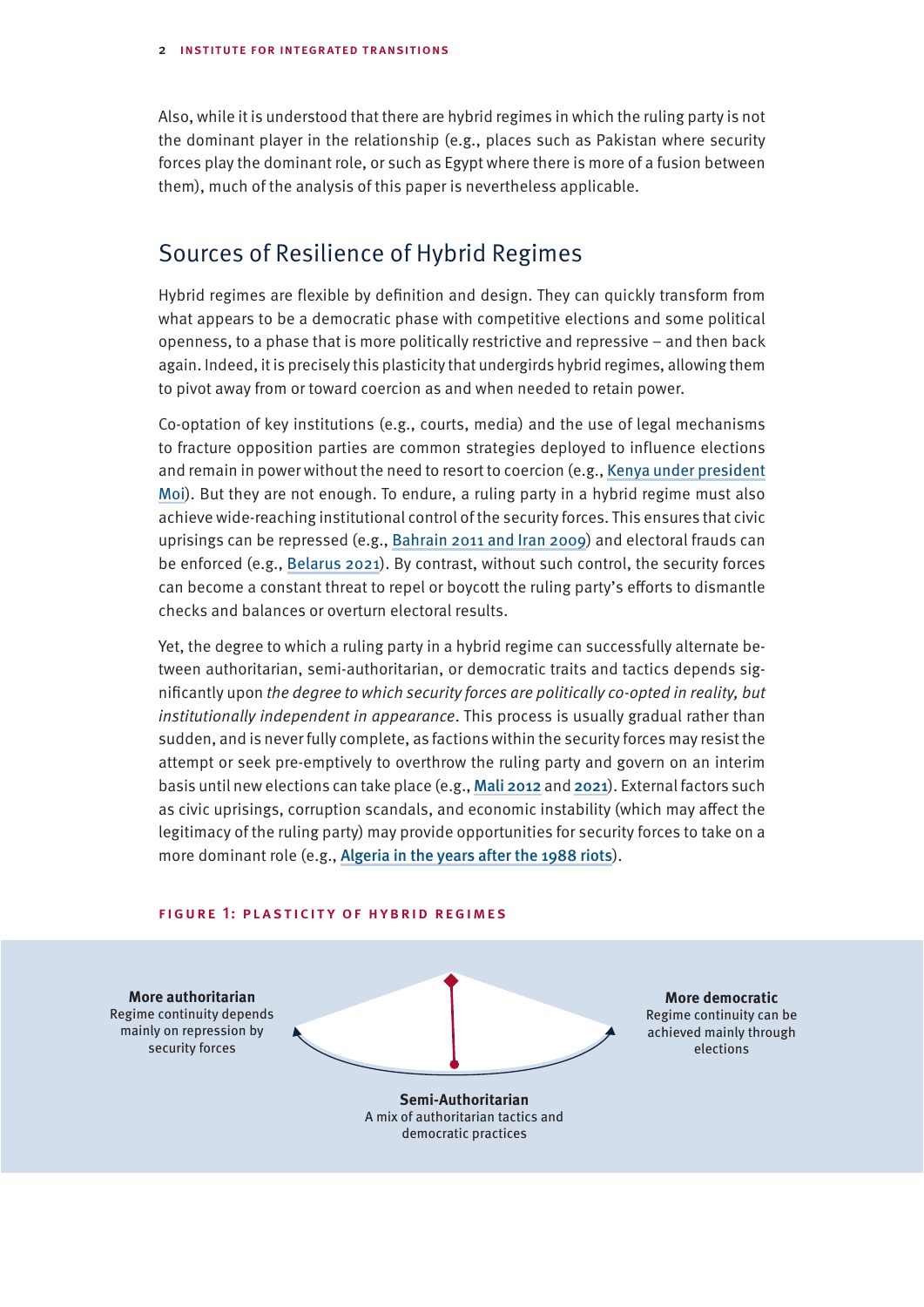Ruling parties, however, can deploy a wide variety of strategies and incentives to thwart such resistance, (re)gain control, and achieve effective coup-proofing. When they are successful, the country's security forces can end up with the continuity of the ruling party as their highest institutional objective, willing to use harsh coercion against democratic and civic forces when required. In such circumstances, the security forces cease to be autonomous, becoming instead the ruling party's insurance policy when its dominion comes under threat.

## Loyalty Mechanisms

Depending on the local political context, ruling parties in hybrid regimes gain control or secure the loyalty of security forces through a combination of different strategies. The following are among the most prominent:

- a) **Institutional co-optation.** A common practice in hybrid regimes is to ease or even eliminate constitutional rules and legal procedures that guarantee parliamentary or congressional control over security forces, instead concentrating decision making on security issues in the hands of the executive (e.g., [Iraq's Republican Guard](https://www.jstor.org/stable/27933633)). Such changes, which may be concentrated in the hands of a few high-ranking members of the ruling party, involve the security forces (or a sufficiently strong faction within them) shifting from defenders of the constitution to defenders of the ruling party, and thus from a corporatist logic to a politicised reality. To ensure loyalty in such a system, active policies of indoctrination are necessary at all ranks.
- b) **Coercion and surveillance.** Ruling parties in stable hybrid regimes implement coup-proofing strategies that complicate coordination, weaken unity, increase surveillance, and impede communication channels that the military or other security forces could potentially use to threaten or overthrow the ruling party. Practices include subdividing security institutions into multiple parts; breaking up inherited decision-making structures; creating paramilitary groups that are loyal to the ruling party leadership; expanding counterintelligence capacity and monitoring; and punishing and purging dissident factions within security agencies (e.g., [Mobutu's Zaire](https://journals.sagepub.com/doi/10.1177/0738894219836285)).
- c) **Access to political power.** The ruling party in an effective hybrid regime will often allow senior members of the security forces to have a formal role in government, granting them ministerial, gubernatorial, or managerial positions from which they can influence the policy-making process and determine the allocation of budgets, personnel, and patronage. When the ruling party needs to enter into a more repressive mode, it can, if necessary, increase the allocation of key political posts to security forces. The key is to retain the minimal veneer of a civilian government, despite the presence of openly held governance roles by members of the security forces.
- d) **Incentives and economic rents.** Along with political appointments, hybrid regimes commonly expand the number and type of internal promotions, salary increases, and prestigious titles given to key members of the security forces (e.g., reflected in disproportionate numbers of generals). Similarly, hybrid regimes often allow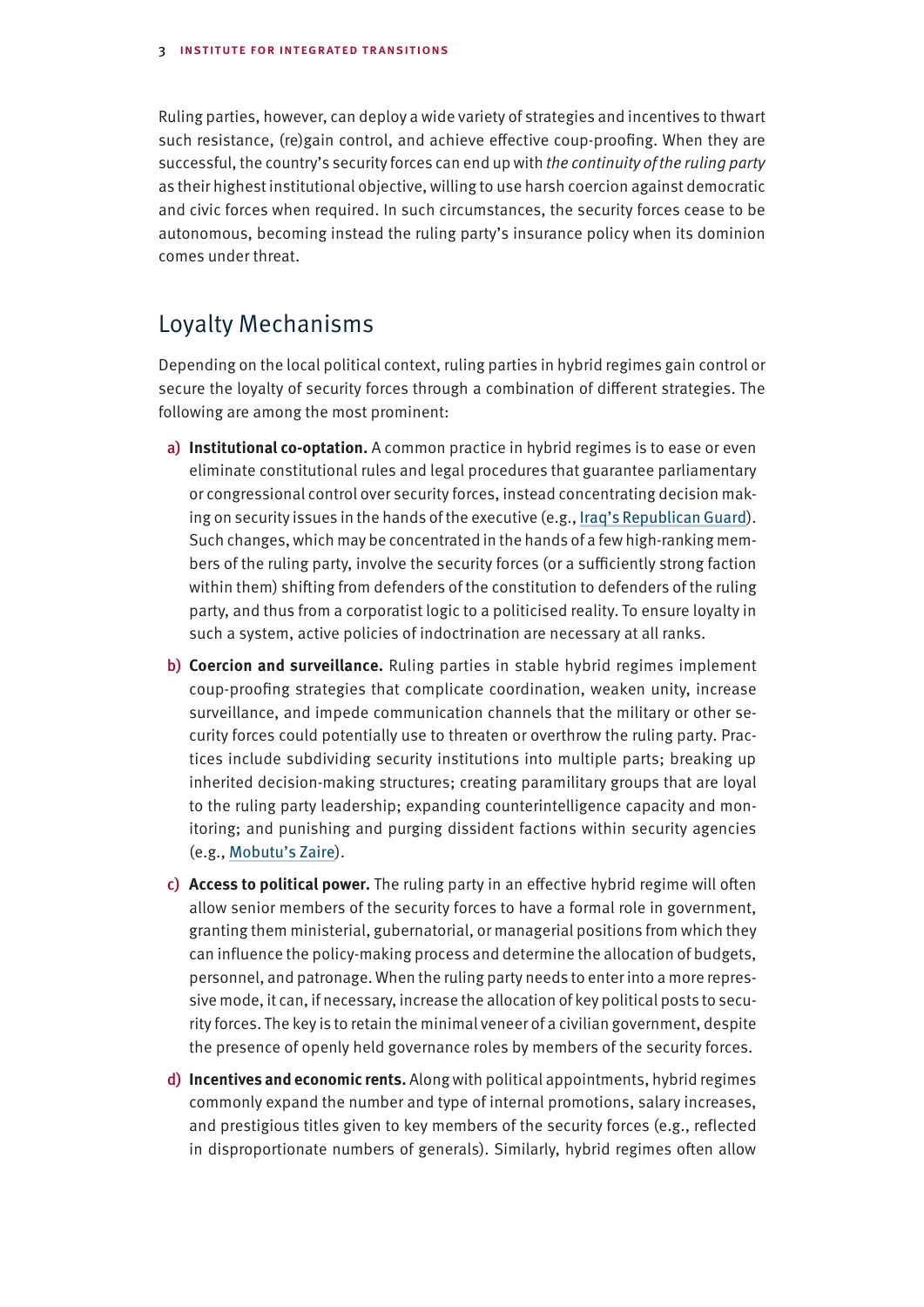#### 4 institute for integrated transitions

security forces the control of certain revenue-generating industries – both legal and illegal – ranging from banking, construction, and food distribution (e.g., [Paki](https://gsdrc.org/document-library/military-inc-inside-pakistans-military-economy/)[stan](https://gsdrc.org/document-library/military-inc-inside-pakistans-military-economy/)) to drug trafficking and seats on corporate boards of directors. A wide range of social and economic benefits also tends to be extended to family members, as a further commitment mechanism. All of these economic incentives strongly encourage important leaders and factions in the security forces to remain loyal to the ruling party, investing them in its survival.

e) **External alliances and cooperation.** Ruling parties in stable hybrid regimes make sure to build alliances with their equals in other countries, thus shortening the learning curve for successful coup-proofing and fostering cross-regime solidarity in the face of criticism of their democratic or human rights credentials. The international cooperation and advice can encompass all the areas mentioned in this paper, but easily widen to include the training of special security agencies (e.g., [Iraqi-trained Yemeni Republican Guard](https://carnegieeurope.eu/2012/12/13/ensuring-success-of-yemen-s-military-reforms-pub-50349)) and the acquisition of technology for the monitoring and repression of opposition groups (e.g., Ethiopian security services' reliance on [Chinese technology](https://www.brookings.edu/wp-content/uploads/2019/08/FP_20190826_digital_authoritarianism_polyakova_meserole.pdf)). International cooperation among hybrid regimes is so strong in some cases that it creates the impression of a common playbook across countries and regions.

Naturally, the sequence and speed at which loyalty-building mechanisms can be implemented varies by context. But all else being equal, things move faster when a large majority of members in the security forces and ruling party have authentic feelings of shared identity, ideology, and political origins or originate from the same region, ethnic group, or sect (e.g., [Syria under al-Assad rule](https://www.jstor.org/stable/pdf/10.7249/mr1640af.10.pdf?refreqid=excelsior%3Af2cbc1a8da3cbeeea4036dc05b248006)). Combined with the mechanisms described above, these can fuel a narrative situating them within a shared mission to defend against enemy "others" – including former colleagues who rejected the co-optation process or were purged. This narrative can be reinforced by the ruling party's deliberate use of rhetoric that reinforces social and political divides.

# Engagement Strategies and Recommendations

Civic and democratic forces active in the context of hybrid regimes and interested in constructive dialogue with security forces face enormous challenges. Below are some of the issues that require attention.

a) **Empirical analysis.** Democratic and opposition forces often have a limited understanding of the security forces in their own country, especially in regard to the co-optation mechanisms and dynamics examined above. They may also fail to understand which internal divisions exist and how to leverage them for constructive engagement and dialogue. Common errors include 1) underestimating the security forces' willingness to repress, 2) overestimating their willingness to negotiate, and 3) misunderstanding how a crisis for the ruling party amounts to a problem for the security forces in the same measure. When it comes to the military, there is an added tendency to misunderstand its place in the larger system of national security forces (both official and unofficial). An empirical mapping of this whole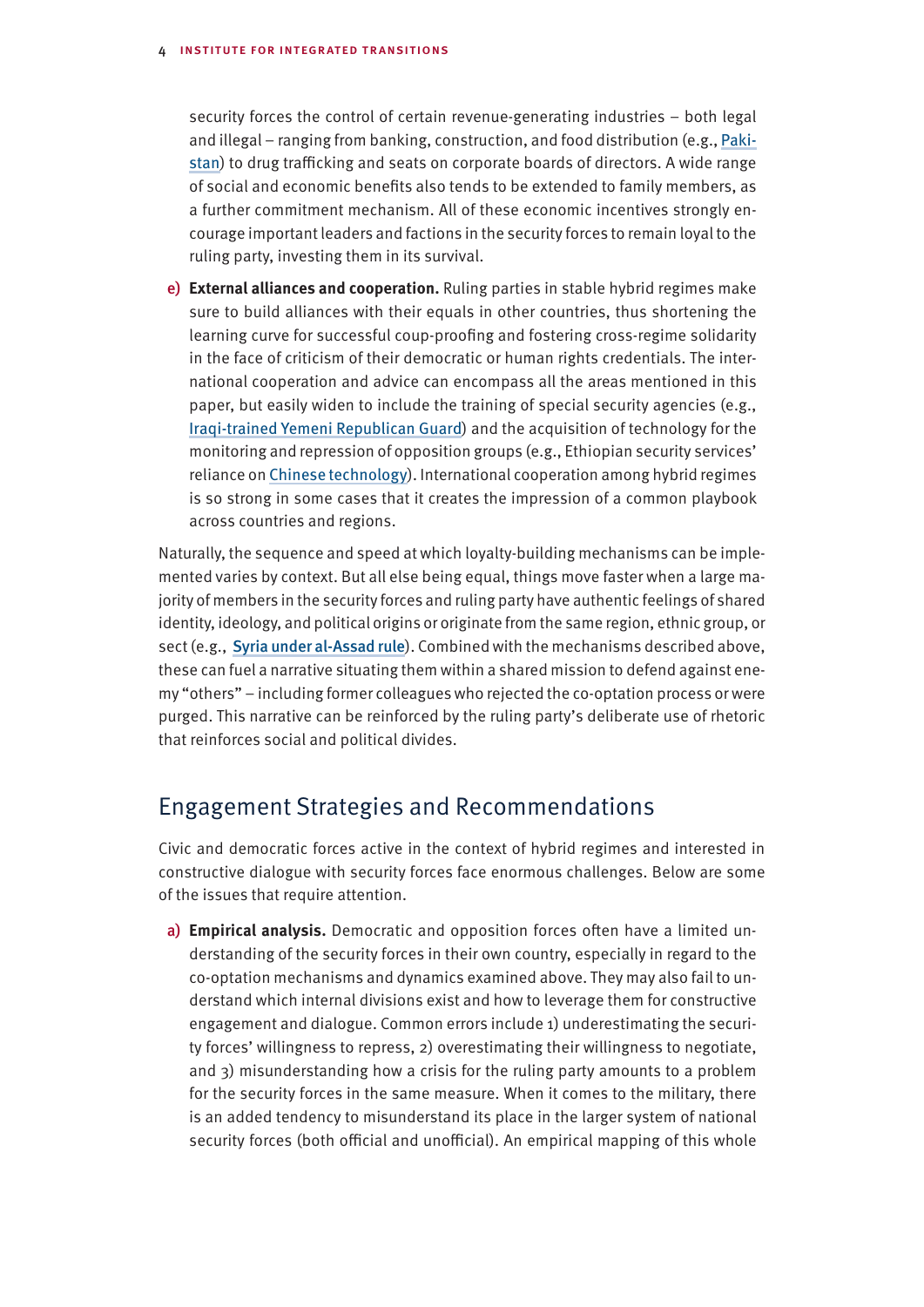#### 5 institute for integrated transitions

picture is crucial to identifying both potential allies as well as potential obstacles to constructive relationships**.** 

- b) **Clear and realistic goals.** In stable hybrid regimes, security forces may play a more direct or indirect role in controlling political power. Regardless of their level of influence, they will typically prefer to minimise reputational risks that would affect the ostensibly democratic credentials of the regime as a whole, while allowing themselves the latitude to "neutrally" resolve governance or constitutional crises that may at some point threaten the survival of the regime. This means that they will often prefer to be indirect facilitators (or behind-the-scenes advocates) rather than direct decision-makers, in order to protect the mythos of their independence and impartiality while safeguarding important political perks and economic rents. The point is that security forces' interests will tend toward ensuring the survival of the hybrid regime through internal and cosmetic adjustments – except when a country's democratic and opposition forces have achieved decisive unity and leverage for negotiating or effectuating transition (e.g., [Sudan 2019](https://www.nonviolent-conflict.org/wp-content/uploads/2021/04/Zunes-Sudans-2019-Revolution.pdf)). As such, clear and realistic political demands (e.g., electoral reforms) over unrealistic ones (e.g., regime change) have a better probability of success in facilitating dialogue.
- c) **Risk avoidance.** In some hybrid contexts, political opposition parties may become desperate for change and opt to encourage internal coups, especially within the military (e.g., [Venezuela](https://csis-website-prod.s3.amazonaws.com/s3fs-public/publication/210524_Rendon_Negotiations_in_Venzuela.pdf?MmUlqj0Ww_XiJYYyAtEsm5nbJOSUiMLU) 2019). Such strategies are highly implausible in stable hybrid regimes, in which the relationship and inter-dependence between ruling party members and security forces is too consolidated and coup-proofing controls (via intelligence agencies) too great. Even when internal revolts or insurrections occur, they are typically minor and lead to new purge cycles, improved internal controls, and greater distrust of the political opposition as a negotiation partner or future holder of the reins of government.
- d) **Engagement of middle ranks.** The politicisation of security forces in general, and the military specifically, tends to be most entrenched in the upper echelons in the context of hybrid regimes. By contrast, although there are cases of coups led by mid-ranking members of security forces, they are generally perceived as less politicised, as they often interpret politics differently from their commanders and may worry about the impact of the status quo on the institution's legitimacy and on their own livelihoods. As such, provided that democratic and civic forces are careful in how they navigate the hierarchy, middle-ranking officers are often a good entry point for outreach. They frequently have access to high-level intelligence and may positively influence both the top brass and the rank and file.
- e) **The role of intermediaries.** When considering how to engage security sector actors in a hybrid regime context, a combination of different kinds of intermediaries can be ideal. Normally the effort should be led by local actors with a deep understanding of the history and political dynamics of the country and its security forces, and with established relationships with key targets. This may also involve engaging security sector actors with strong horizontal mobility (e.g., with access to key actors from different security structures). But likewise, early efforts can be facilitated by external intermediaries. Such forays should, however, take account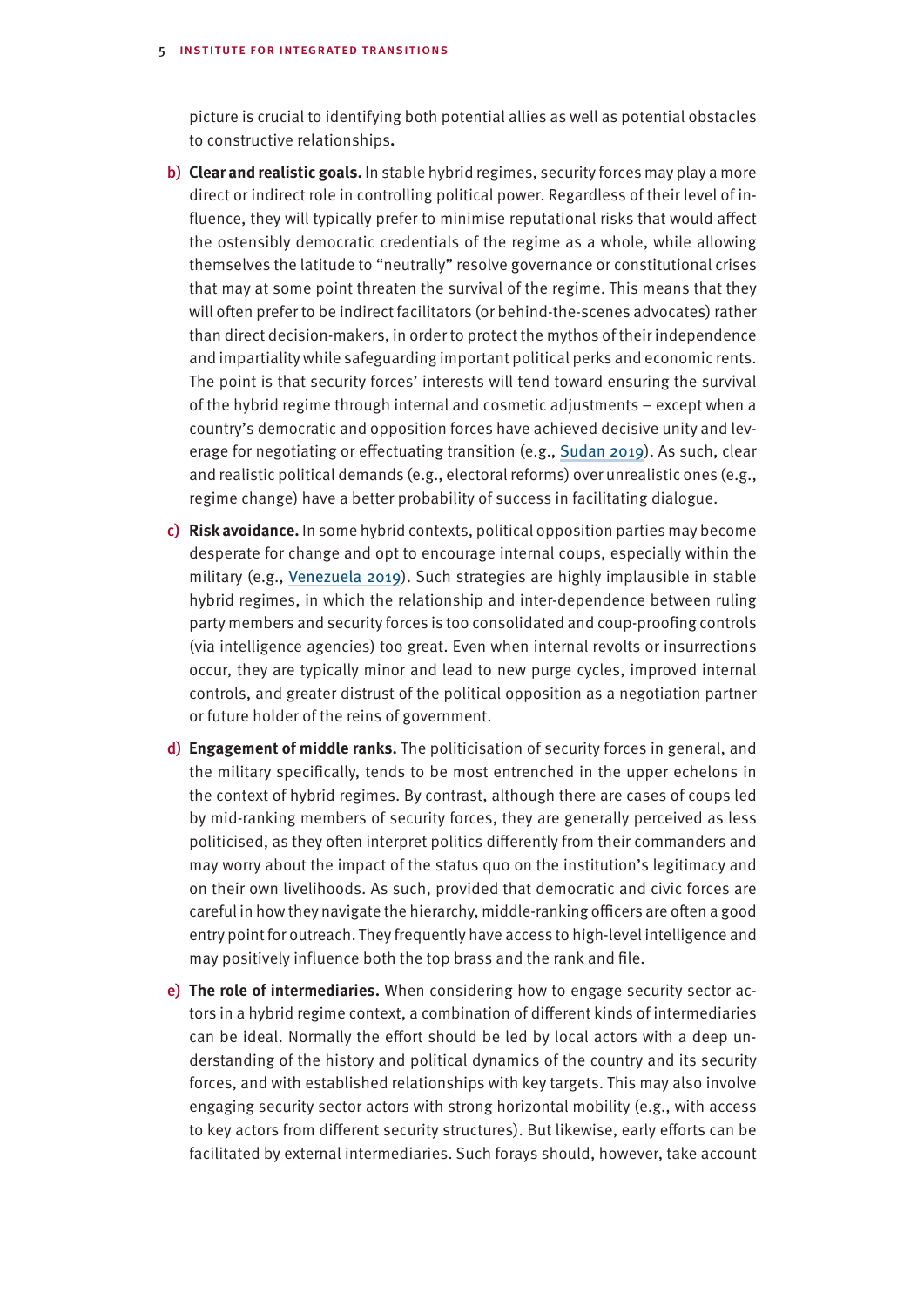#### 6 institute for integrated transitions

of security paradigms and powerbrokers in the region, including any tendency to privilege short-term security needs over long-term democratisation goals (e.g., South Africa's critical role but cautious approach to political negotiations in SADC).

- f) **Strategic readiness and messaging.** Windows of opportunity for dialogue and transition tend to open unexpectedly (e.g., civic uprisings, political assassinations, natural disasters) and to close quickly. As such, democratic and opposition forces require a minimum of technical readiness, political unity, and message coherence at all times. Their private and public proposals about the country must tangibly speak to the needs and desires of security forces, as well as their envisaged role in a scenario of democratic change. In this regard, opportunities to build upon proposals originally conceived within the security sector should be taken into account, as they can provide a helpful sense of ownership. Communications experts can play an important role in all of this, helping to increase the resonance of key messages.
- g) **Guarantees.** In stable hybrid regimes, any potential for dialogue or political negotiation must take account of the need for credible institutional and personal guarantees for security forces, so that they come to perceive change as more beneficial than continuity. Institutional guarantees might include the retention of key ministerial and operational roles, prerogatives, and economic perks, while personal guarantees might include conditional amnesties, sanctions relief, and security assurances – all of which may be bolstered by regional and international accompaniment and backing.

# Conclusions

This paper has described some of the common challenges that complicate the possibilities for quality engagement and dialogue between democratic and security forces in hybrid regime contexts. These challenges limit the options for confidence building and political settlements that could usher in a democratic transition, and with it, a more institutionalised and apolitical role for the country's security forces. Although daunting, the challenges are not insurmountable. Hybrid regimes may be highly adaptable and durable, but they are not eternal.